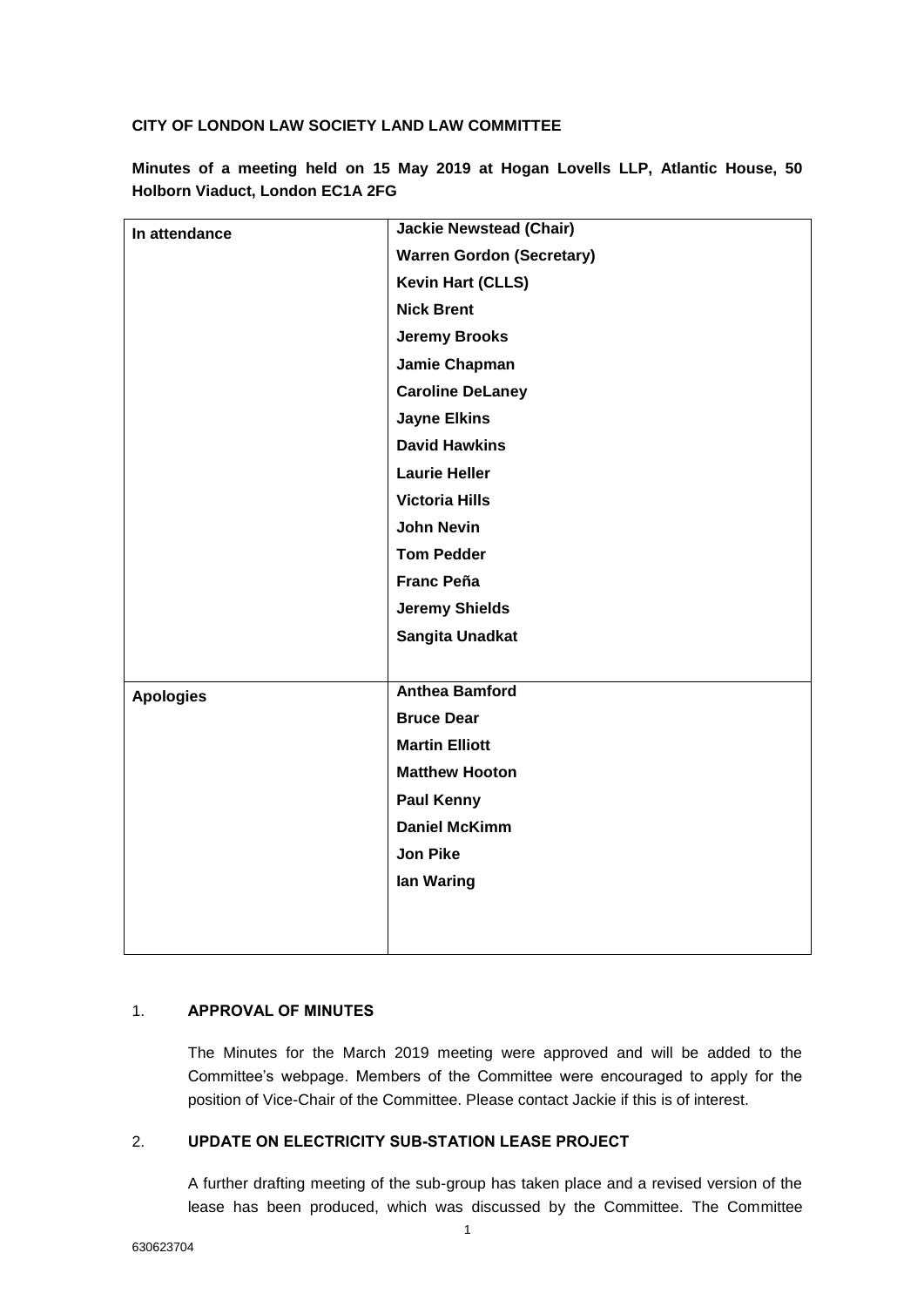provided some comments by way of initial observation which will be included in the drafting process.

The next meeting of the sub-group is likely to be in June or July. The overall timeframe for the project including accompanying guidance and ancillary documentation such as for title, could extend well into 2020.

## 3. **GLA MOBILE WAYLEAVE PROJECT**

There has been a public consultation on the form of the rooftop and greenfield wayleaves, followed by a drafting meeting of the sub-group. There is a further meeting on 23 May to deal with remaining drafting points. It is important that the Committee has a chance to see and comment on the draft before it is published. If the firms represented on the Committee are comfortable with the document, this is likely to reflect the views of firms more generally and increase the chances of the document being adopted.

## 4. **INVESTMENT PROPERTY FORUM'S STREAMLINING TRANSACTIONS GUIDE**

The Committee considered the Investment Property Forum's Streamlining Transactions guide. It was felt to be a useful resource, helpful for learning/training purposes and for organisations new to property. The Non-Disclosure and Exclusivity agreements were considered particularly helpful in standardising the position.

## 5. **NEW RICS CODE FOR LEASING BUSINESS PREMISES**

The Committee submitted a short response to the RICS's consultation on the Code for Leasing Business Premises. A key point made was the Code should acknowledge that the heads of terms requirements can be departed from in the case of certain types of lease such as long term leases, sub-station leases or reversionary leases. This is especially important in view of the mandatory status of the heads of terms provisions for RICS surveyors.

#### 6. **PROPERTY MANAGEMENT AGREEMENT**

The Members of the Committee are asked to volunteer for a new project to create a standard Property Management Agreement. While many property managers will have their own forms, a CLLS standard will be a useful comparator. Laurie Heller and Matthew Hooton have already kindly volunteered. Please contact Warren if this is of interest. The date for the first meeting is currently set for 29 May. Please also send to Warren any examples of PMAs that you think may be suitable for an industry standard. A key issue will be the nature and extent of the indemnity given by the manager.

## 7. **NEW CERTIFICATE OF TITLE**

The Committee will in the Autumn begin a review of its Certificate of title with a view to creating a new 8th edition. By virtue of it being a new edition, the Committee's consideration will be more extensive than when it produces updates to the Certificate. So consideration will be given to possible further treatment for agreement for lease and construction/development finance; residential in view of the amount of mixed use